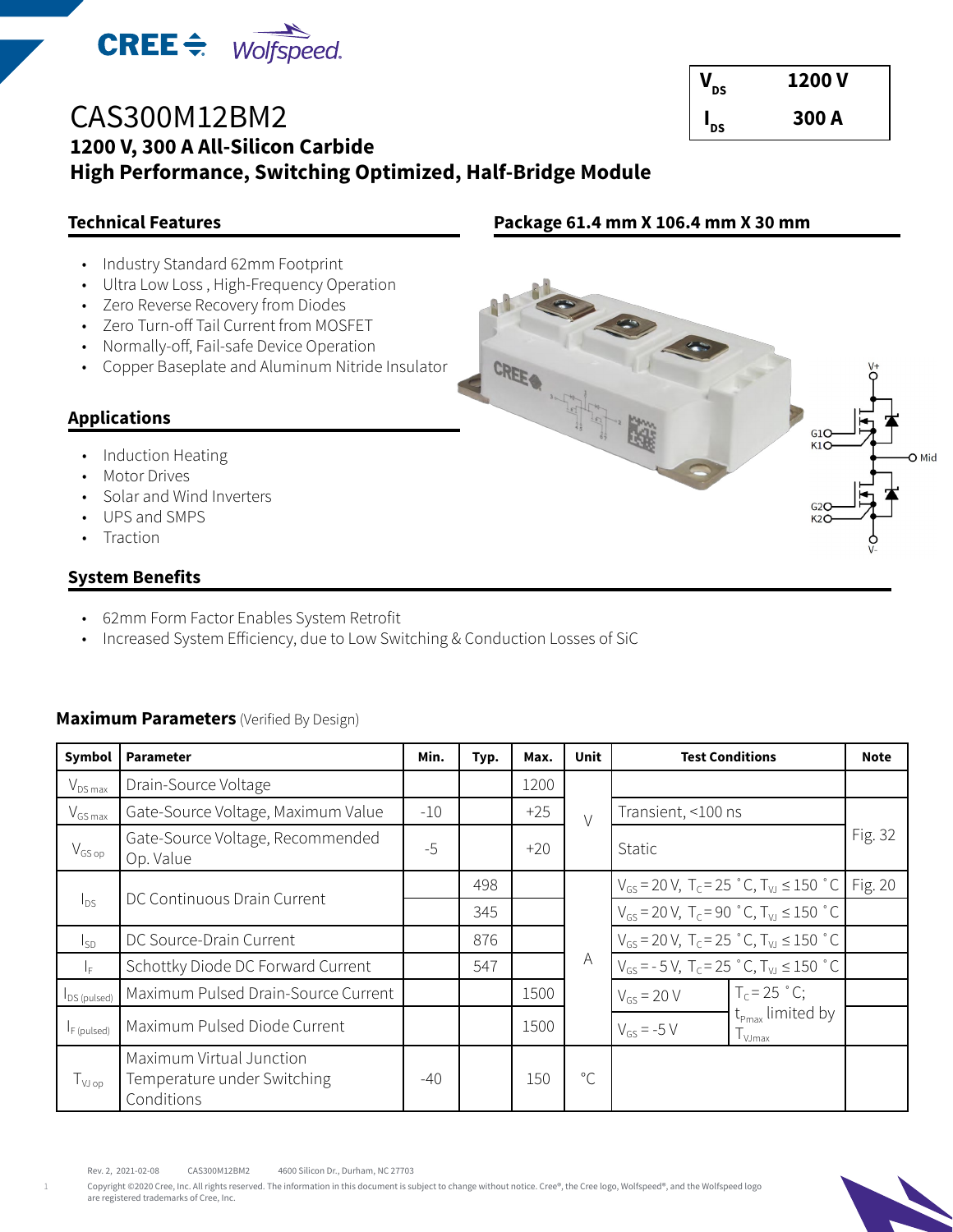

| Symbol               | <b>Parameter</b>                                                                             | Min. | Typ.              | Max.  | <b>Unit</b>    | <b>Test Conditions</b>                                                                                                | <b>Note</b>        |
|----------------------|----------------------------------------------------------------------------------------------|------|-------------------|-------|----------------|-----------------------------------------------------------------------------------------------------------------------|--------------------|
| $V_{\text{(BR)DSS}}$ | Drain-Source Breakdown Voltage                                                               | 1200 |                   |       |                | $V_{GS} = 0 V, T_{V1} = -40 °C$                                                                                       |                    |
| $V_{GS(th)}$         | Gate Threshold Voltage                                                                       | 2.0  | 2.9               | 4.0   | $\vee$         | $V_{DS} = V_{GS}$ , $I_D = 90$ mA                                                                                     |                    |
|                      |                                                                                              |      | 2.4               |       |                | $V_{DS} = V_{GS}$ , $I_D = 90$ mA, $T_{VJ} = 150$ °C                                                                  |                    |
| $I_{DSS}$            | Zero Gate Voltage Drain Current                                                              |      | 600               | 2000  |                | $V_{GS} = 0 V, V_{DS} = 1200 V$                                                                                       |                    |
| $I_{GSS}$            | Gate-Source Leakage Current                                                                  |      | 0.06              | 3.6   | $\mu A$        | $V_{GS}$ = 20 V, $V_{DS}$ = 0 V                                                                                       |                    |
|                      | Drain-Source On-State Resistance (Devices<br>Only)                                           |      | 4.17              | 5.67  | m <sub>O</sub> | $V_{GS}$ = 20 V, $I_D$ = 300 A                                                                                        | Fig. 2<br>Fig. 3   |
| $R_{\rm DS(on)}$     |                                                                                              |      | 7.20              |       |                | $V_{GS}$ = 20 V, $I_D$ = 300 A, $T_{VI}$ = 150 °C                                                                     |                    |
|                      |                                                                                              |      | 160               |       |                | $V_{DS}$ = 20 V, $I_{DS}$ = 300 A                                                                                     | Fig. 4             |
| $g_{fs}$             | Transconductance                                                                             |      | 160               |       | S              | $V_{DS}$ = 20 V, $I_{DS}$ = 300 A, $T_{VI}$ = 150 °C                                                                  |                    |
| $E_{\text{On}}$      | Turn-On Switching Energy, T <sub>vJ</sub> = 25 °C<br>$T_{V1} = 125 °C$<br>$T_{V1} = 175 °C$  |      | 3.4<br>3.0<br>2.9 |       | mJ             | $V_{DS}$ = 600 V,<br>$I_n = 300 A,$<br>$V_{GS}$ = -5 V/+20 V,<br>$R_{G(\text{ext})} = 0.0 \Omega$<br>$L = 22.2 \mu H$ | Fig. 11<br>Fig. 13 |
| $E_{\text{Off}}$     | Turn-Off Switching Energy, T <sub>vJ</sub> = 25 °C<br>$T_{V1} = 125 °C$<br>$T_{V1} = 175 °C$ |      | 3.4<br>3.4<br>3.5 |       |                |                                                                                                                       |                    |
| $R_{G(int)}$         | Internal Gate Resistance                                                                     |      | 3.0               |       | $\Omega$       | $V_{AC}$ = 25 mV, f = 100 kHz                                                                                         |                    |
| $C_{iss}$            | Input Capacitance                                                                            |      | 19.5              |       |                |                                                                                                                       |                    |
| $C_{\text{oss}}$     | Output Capacitance                                                                           |      | 2.54              |       | nF             | $V_{GS}$ = 0 V, $V_{DS}$ = 800 V,                                                                                     | Fig. 9             |
| $C_{rss}$            | Reverse Transfer Capacitance                                                                 |      | 113               |       | pF             | $V_{AC}$ = 25 mV, $f = 100$ kHz                                                                                       |                    |
| $Q_{GS}$             | Gate to Source Charge                                                                        |      | 166               |       |                | $V_{DS}$ = 800 V, $V_{GS}$ = -5 V/+20 V                                                                               |                    |
| $Q_{GD}$             | Gate to Drain Charge                                                                         |      | 475               |       | nC             | $I_D = 300 A$                                                                                                         |                    |
| Q <sub>G</sub>       | Total Gate Charge                                                                            |      | 1025              |       |                | Per IEC60747-8-4 pg 21                                                                                                |                    |
| $R_{th,JC}$          | FET Thermal Resistance, Junction to Case                                                     |      | 0.070             | 0.075 | $\degree$ C/W  |                                                                                                                       | Fig. 17            |

# **MOSFET Characteristics (Per Position)** (T<sub>VJ</sub> = 25<sup>°</sup>C unless otherwise specified)

Rev. 2, 2021-02-08 CAS300M12BM2 4600 Silicon Dr., Durham, NC 27703

Copyright ©2020 Cree, Inc. All rights reserved. The information in this document is subject to change without notice. Cree®, the Cree logo, Wolfspeed®, and the Wolfspeed logo<br>are registered trademarks of Cree, Inc.

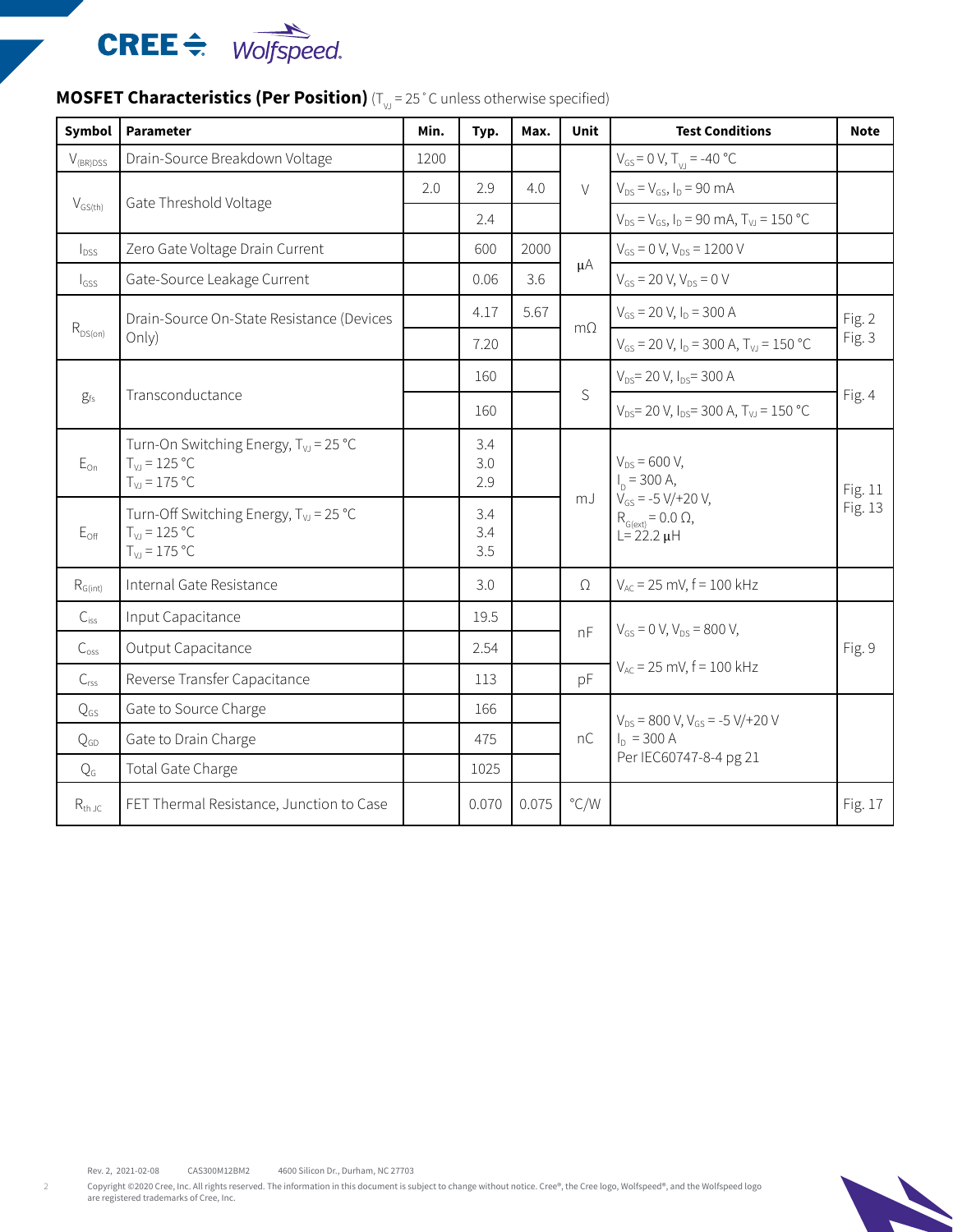

# **Diode Characteristics (Per Position)** (T<sub>VJ</sub> = 25 °C unless otherwise specified)

| Symbol      | <b>Parameter</b>                                                        | Min. | Typ.                 | Max.  | <b>Unit</b>   | <b>Test Conditions</b>                                                                                                    | <b>Note</b>       |
|-------------|-------------------------------------------------------------------------|------|----------------------|-------|---------------|---------------------------------------------------------------------------------------------------------------------------|-------------------|
| $V_F$       | Diode Forward Voltage                                                   |      | 1.6                  |       | $\vee$        | $V_{GS}$ = -5 V, I <sub>F</sub> = 300 A                                                                                   |                   |
|             |                                                                         |      | 2.1                  |       |               | $V_{cs}$ = -5 V, I <sub>F</sub> = 300 A, T <sub>VI</sub> = 150 °C                                                         | Fig. 7            |
| $L_{rr}$    | Reverse Recovery Time                                                   |      | 27                   |       | ns            |                                                                                                                           | Fig. 31           |
| $Q_{RR}$    | Reverse Recovery Charge                                                 |      | 4.9                  |       | $\mu$ C       | $\begin{cases} V_{GS} = -5 V, I_{SD} = 300 A, V_R = 600 V, \ \frac{di}{d} / dt = 22 A / ns, T_{Vl} = 150 °C. \end{cases}$ |                   |
| $I_{RRM}$   | Peak Reverse Recovery Current                                           |      | $-310$               |       | A             |                                                                                                                           |                   |
| $E_{rr}$    | Diode Energy $T_{VJ}$ = 25 °C<br>$T_{VJ}$ = 125 °C<br>$T_{V1} = 150 °C$ |      | 2.04<br>2.17<br>2.18 |       | mJ            | $V_{DS}$ = 600 V, $I_{D}$ = 300A,<br>$V_{GS}$ = -5 V/20 V, R <sub>G(ext)</sub> = 0.0 $\Omega$ ,<br>$L = 22.2 \mu H$       | Fig. 14<br>Note 1 |
| $R_{th,JC}$ | Diode Thermal Resistance, Junction to<br>Case                           |      | 0.073                | 0.076 | $\degree$ C/W |                                                                                                                           | Fig. 18           |

Note 1 SiC Schottky diodes do not have reverse recovery energy but still contribute capacitive energy.

# **Module Physical Characteristics**

| Symbol         | <b>Parameter</b>       | Min.  | Typ. | Max. | <b>Unit</b>  | <b>Test Conditions</b>        |
|----------------|------------------------|-------|------|------|--------------|-------------------------------|
| $R_{1-3}$      | Package Resistance, M1 |       | 0.60 |      |              | $T_c = 125 °C$ , Note 2       |
| $R_{1-2}$      | Package Resistance, M2 |       | 0.51 |      | $m\Omega$    | $T_c = 125 °C$ , Note 2       |
| L<br>Stray     | Stray Inductance       |       | 11.1 |      | nH           | Between Terminals 3 and 2     |
| $T_c$          | Case Temperature       | $-40$ |      | 125  | $^{\circ}$ C |                               |
| W              | Weight                 |       | 300  |      | g            |                               |
|                | Mounting Torque        | 4     | 5    | 5.5  | $N-m$        | Baseplate, M6-1.0 bolts       |
| $M_{\rm c}$    |                        | 4     | 5    | 5.5  |              | Power Terminals, M6-1.0 bolts |
| $V_{\sf isol}$ | Case Isolation Voltage | 5     |      |      | kV           | AC, 50 Hz, 1 min              |
|                | Clearance Distance     | 9     |      |      | mm           | Terminal to Terminal          |
|                |                        | 30    |      |      |              | Terminal to Baseplate         |
|                | Creepage Distance      | 30    |      |      |              | Terminal to Terminal          |
|                |                        | 40    |      |      |              | Terminal to Baseplate         |

Note 2 Total Effective Resistance (Per Switch Position) = MOSFET  $R_{DS(on)}$  + Switch Position Package Resistance.

3

Copyright @2020 Cree, Inc. All rights reserved. The information in this document is subject to change without notice. Cree®, the Cree logo, Wolfspeed®, and the Wolfspeed logo are registered trademarks of Cree, Inc.

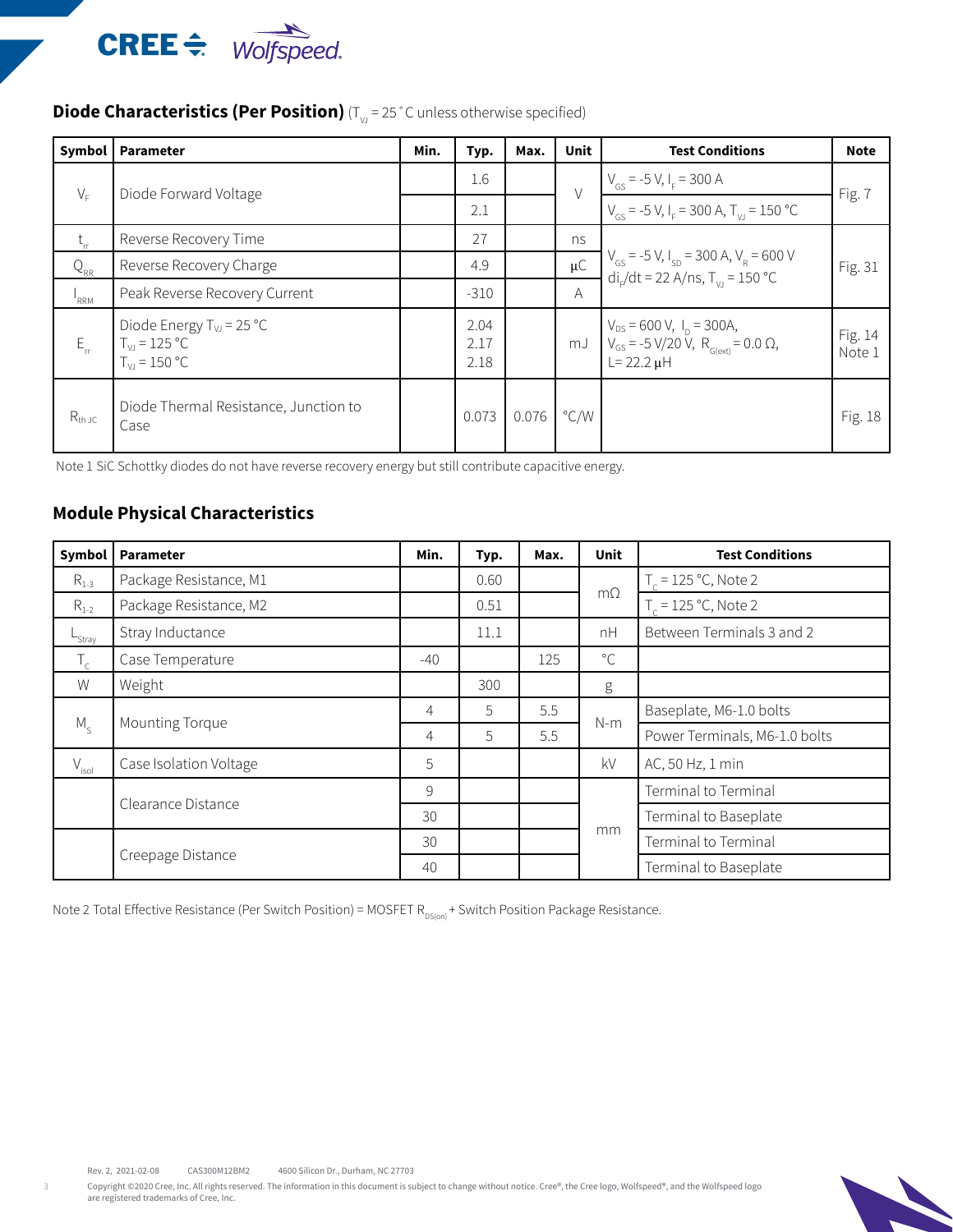





-50 -25 0 25 50 75 100 125 150

Virtual Junction Temperature,  $T_{VI}$  (°C)





Rev. 2, 2021-02-08 CAS300M12BM2 4600 Silicon Dr., Durham, NC 27703



Figure 2. Normalized On-State Resistance vs. Drain Current for Various Junction Temperatures



Figure 4. Transfer Characteristic for Various Junction Temperatures



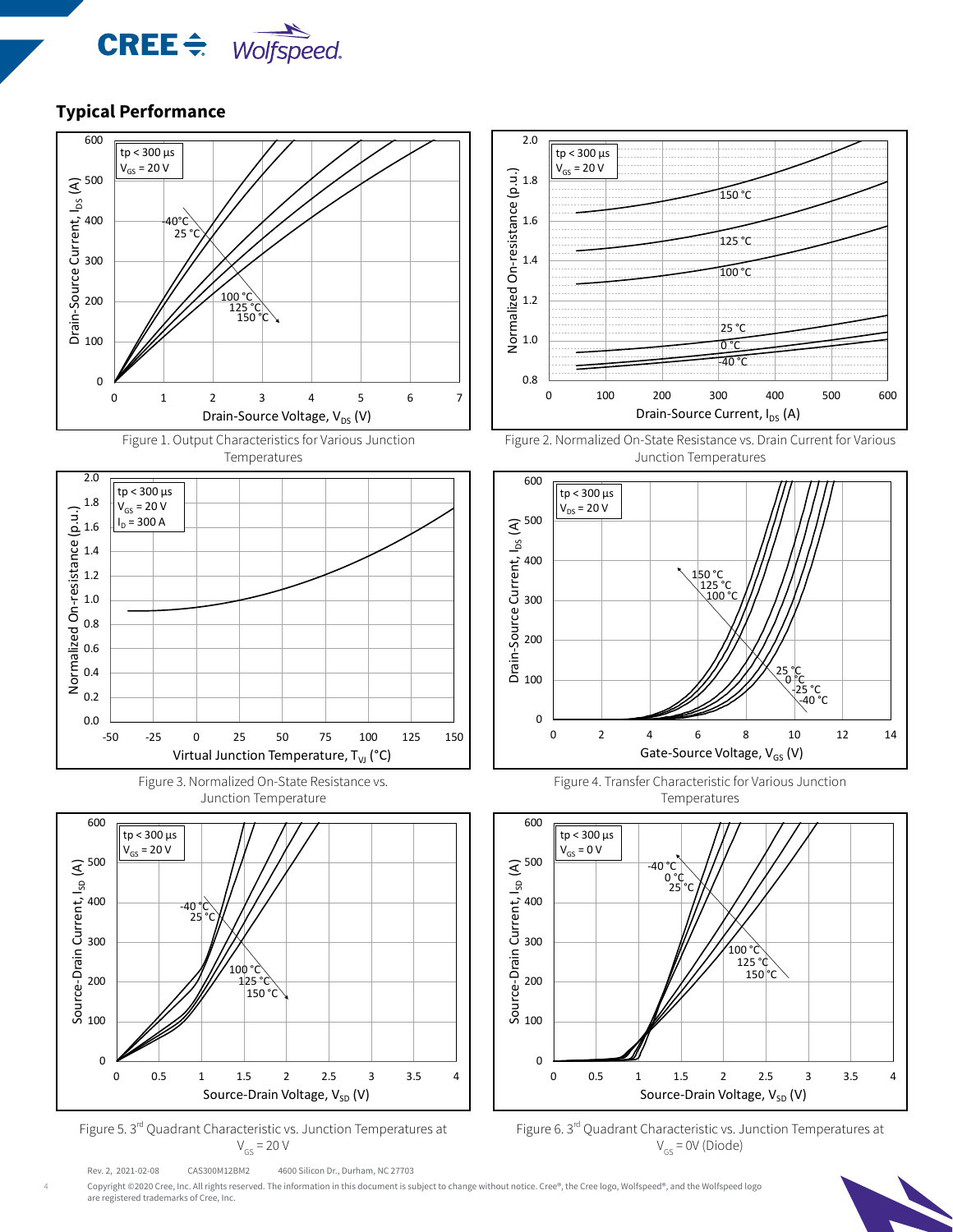











Rev. 2, 2021-02-08 CAS300M12BM2 4600 Silicon Dr., Durham, NC 27703











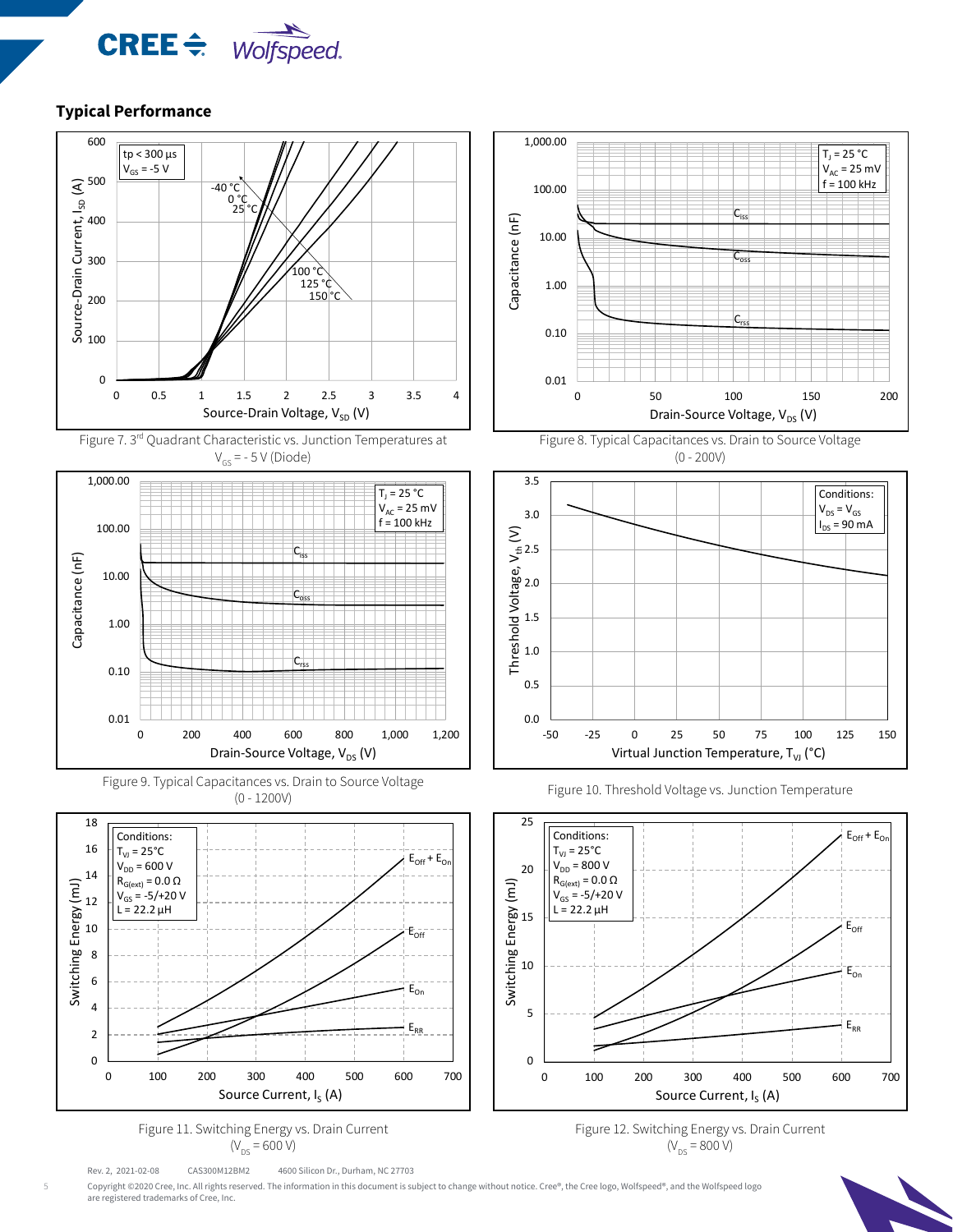



Figure 13. MOSFET Switching Energy vs. Junction Temperature



Figure 15. MOSFET Switching Energy vs. External Gate Resistance Figure 16. Reverse Recovery Energy vs. External Gate Resistance





Rev. 2, 2021-02-08 CAS300M12BM2 4600 Silicon Dr., Durham, NC 27703



Figure 14. Reverse Recovery Energy vs. Junction Temperature







Copyright ©2020 Cree, Inc. All rights reserved. The information in this document is subject to change without notice. Cree®, the Cree logo, Wolfspeed®, and the Wolfspeed logo are registered trademarks of Cree, Inc.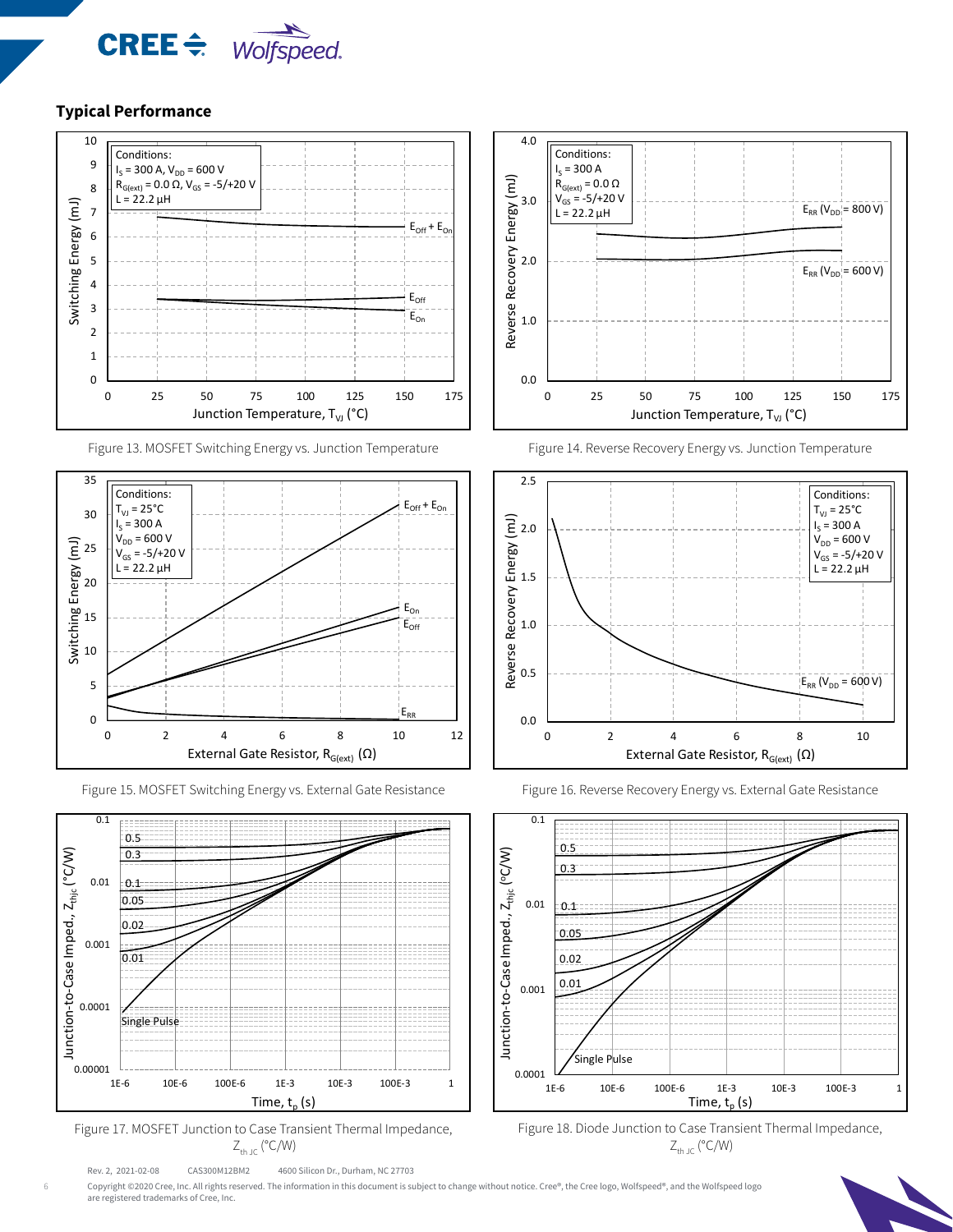



Figure 19. Forward Bias Safe Operating Area (FBSOA)



Figure 21. Maximum Power Dissipation Derating vs. Case Temperature







Figure 22. Typical Output Current Capability vs. Switching Frequency (Inverter Application)

Copyright @2020 Cree, Inc. All rights reserved. The information in this document is subject to change without notice. Cree®, the Cree logo, Wolfspeed®, and the Wolfspeed logo are registered trademarks of Cree, Inc.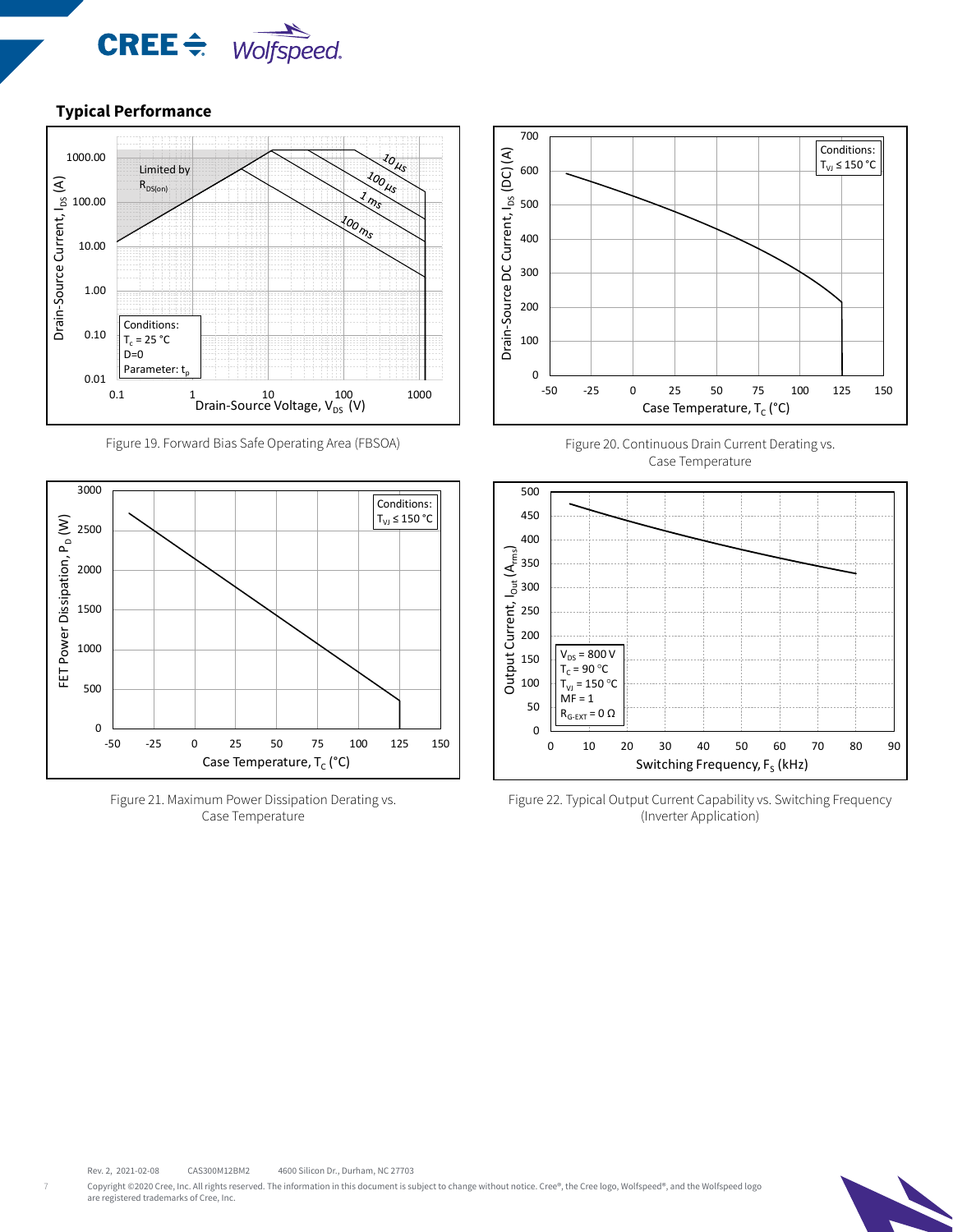

#### **Timing Characteristics**



Figure 23. Timing vs. Source Current









Figure 24. Timing vs. External Gate Resistance







Rev. 2, 2021-02-08 CAS300M12BM2 4600 Silicon Dr., Durham, NC 27703

Copyright @2020 Cree, Inc. All rights reserved. The information in this document is subject to change without notice. Cree®, the Cree logo, Wolfspeed®, and the Wolfspeed logo are registered trademarks of Cree, Inc.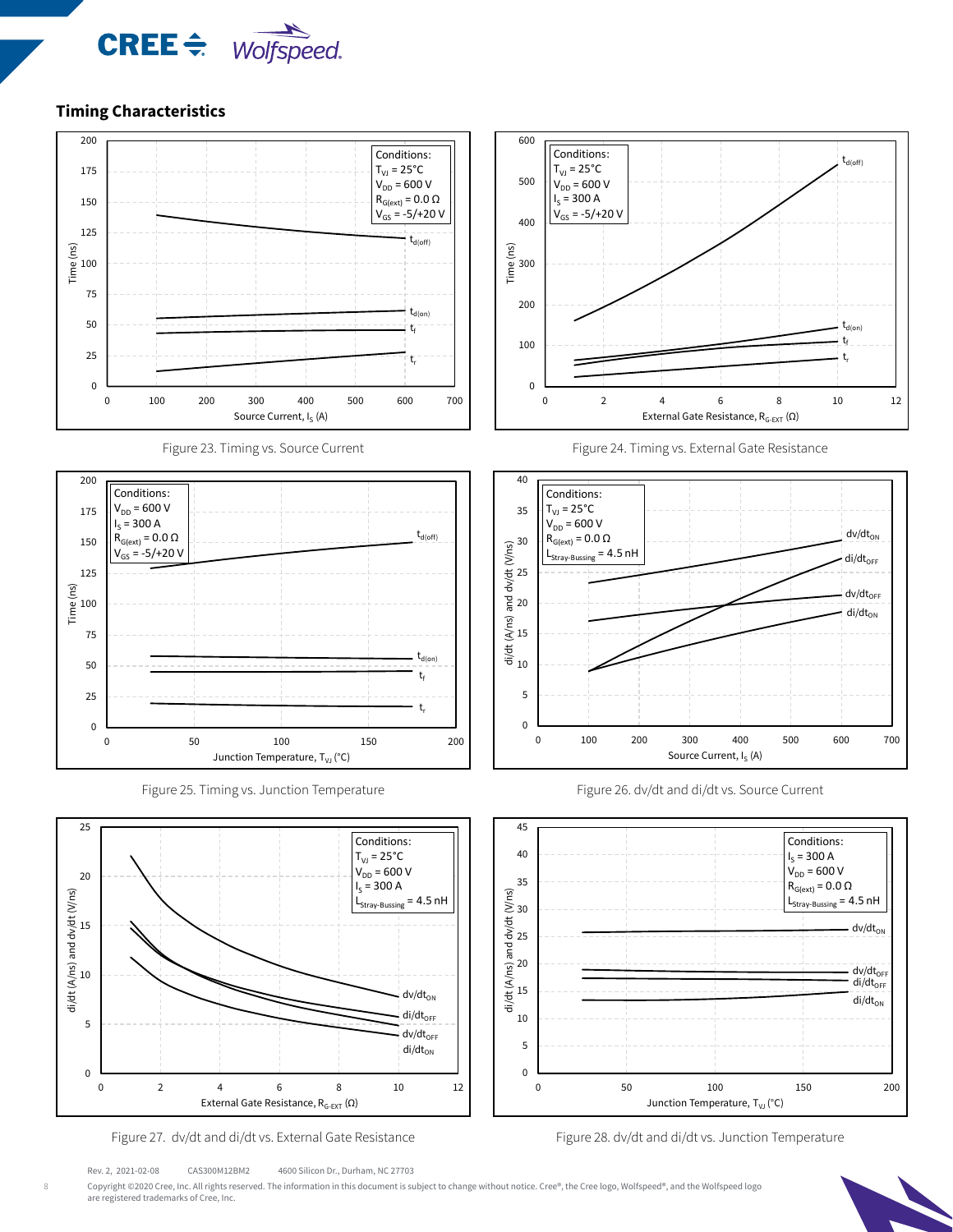

#### **Definitions**



Figure 29. Turn-off Transient Definitions



Figure 31. Reverse Recovery Definitions  $\overline{F}$  Figure 32. V<sub>GS</sub> Transient Definitions







Copyright @2020 Cree, Inc. All rights reserved. The information in this document is subject to change without notice. Cree®, the Cree logo, Wolfspeed®, and the Wolfspeed logo are registered trademarks of Cree, Inc.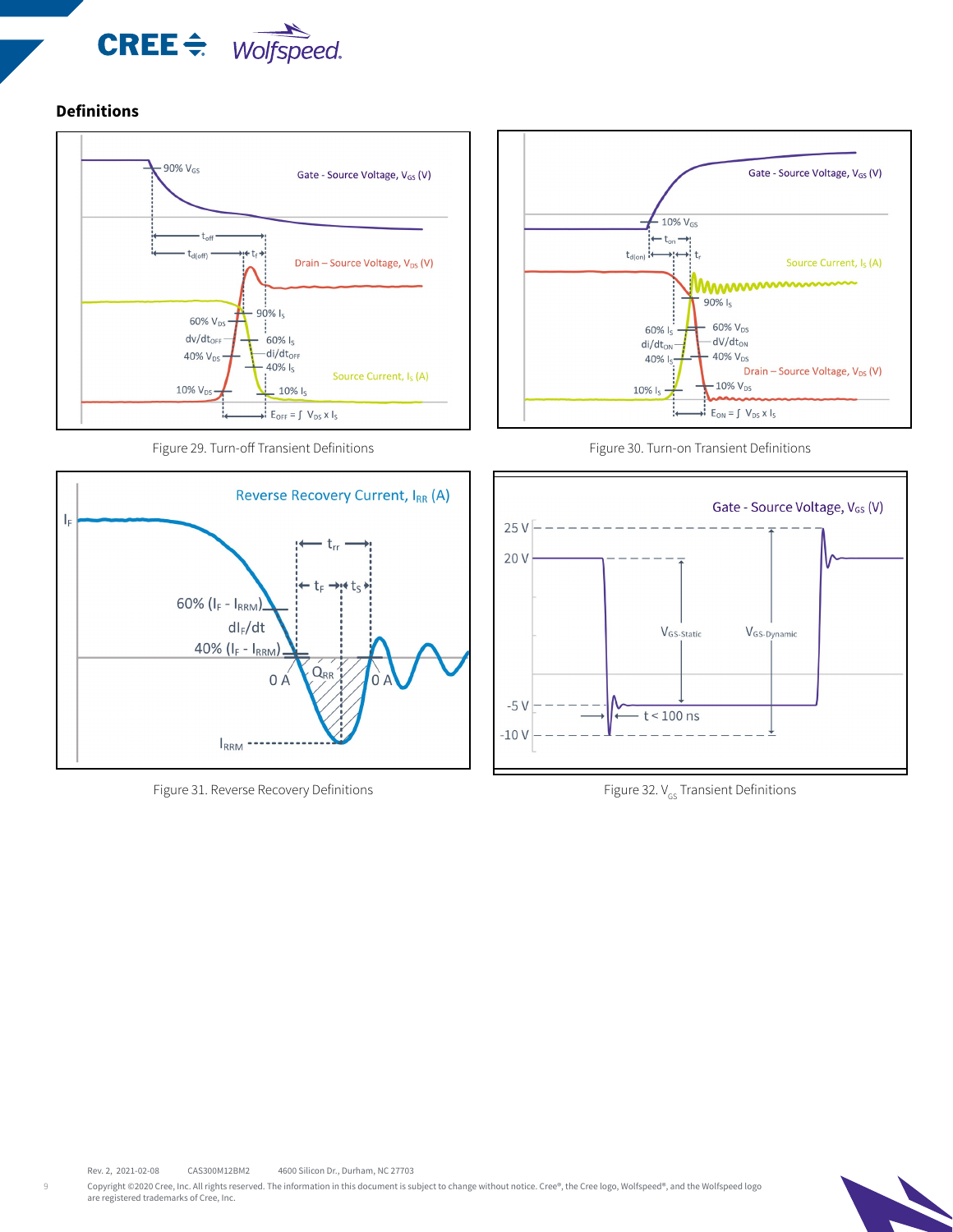

**Schematic and Pin Out**



# **Package Dimensions (mm)**



Rev. 2, 2021-02-08 CAS300M12BM2 4600 Silicon Dr., Durham, NC 27703

10

Copyright ©2020 Cree, Inc. All rights reserved. The information in this document is subject to change without notice. Cree®, the Cree logo, Wolfspeed®, and the Wolfspeed logo<br>are registered trademarks of Cree, Inc.